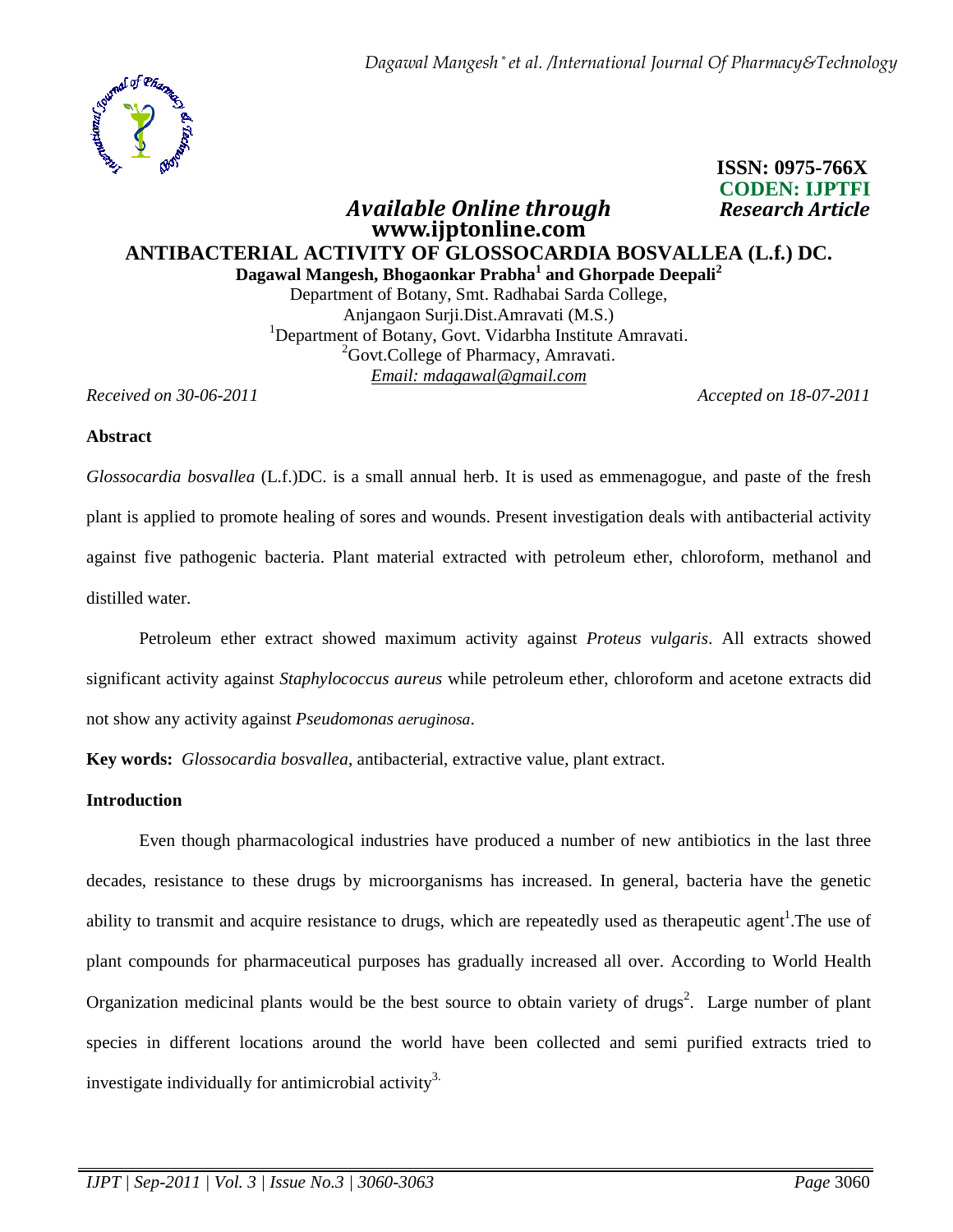*Dagawal Mangesh \* et al. /International Journal Of Pharmacy&Technology Glossocardia bosvallea* is a small annual herb found along gravelly slopes grasses in wet seasons,

commonly called as 'Khadakshepu'. Spoon full extract of plant is given with cow milk twice a day to cure typhoid by tribals of Kinvat tahsil dist. Nanded  $(M.S.)$ <sup>4</sup>. A paste of the fresh plant is applied to promote healing of sores and wounds. Tribals of Nasik district use root stock decoction with tea for alcohol addicts<sup>5</sup>. Antimycotic activity of the essential oil of this plant against plant pathogenic as well as human pathogenic fungi, viz., *Aspergillus niger, Botryodiplodia theobromae, Botryothichum keratinophilum, Chrysosporium tropicum, Microsporum gypseum, Malbranchea pulchella, Phytopthora parasitica* var. *piperina* and *Rhizopus nodosus* was reported by Pathak and Dixit**<sup>6</sup> .**

#### **Material and Methods**

Plants were collected from Amravati district (M.S.), for identification standard floras were refered<sup>7-8</sup>. Mature leaves were shade dried, powered and stored at  $4^{\circ}C$  in zip lock bag for further studies.

 For antimicrobial activity leaves were extracted with petroleum ether, chloroform, acetone, methanol and distilled water by soxhlet for about eight hours. Extracts were dried .The antimicrobial activity of extracts was tested by cup plate method<sup>9</sup> using Muller Hinton nutritive agar medium and Sabrarof dextrose agar medium. Tetracyclin was used as standard for comparative study. Culture was procured from NCL Pune. Following strains of bacteria were used - *Bacillu*s *subtilis* NCIM 2063, *Staphylococcus aureus* NCIM 2079, *Escherichia coli* NCIM 2065, *Proteus vulgaris* NCIM 2831 and *Pseudomonas aeruginosa* NCIM 2036. Oven dried leaf extracts were used at concentration of 10 µg/ml dissolved in DMSO for antimicrobial study. Zone of inhibition recorded in mm in each set and average of three considered for comparision after 24 hours of incubation.

#### **Result and Discussion**

 It was found that maximum contents are soluble in water while minimum in petroleum ether (Table 1). Various extracts were tested for gram -ve and gram +ve bacteria. The results obtained are presented in table 2 and graph I. It is apparent from the results that Petroleum ether and chloroform extract showed maximum activity against Proteus *vulgaris* and *Staphylococcus aureus* respectively. All extract showed significant activity against *Proteus vulgaris* while chloroform and acetone extract did not show any activity against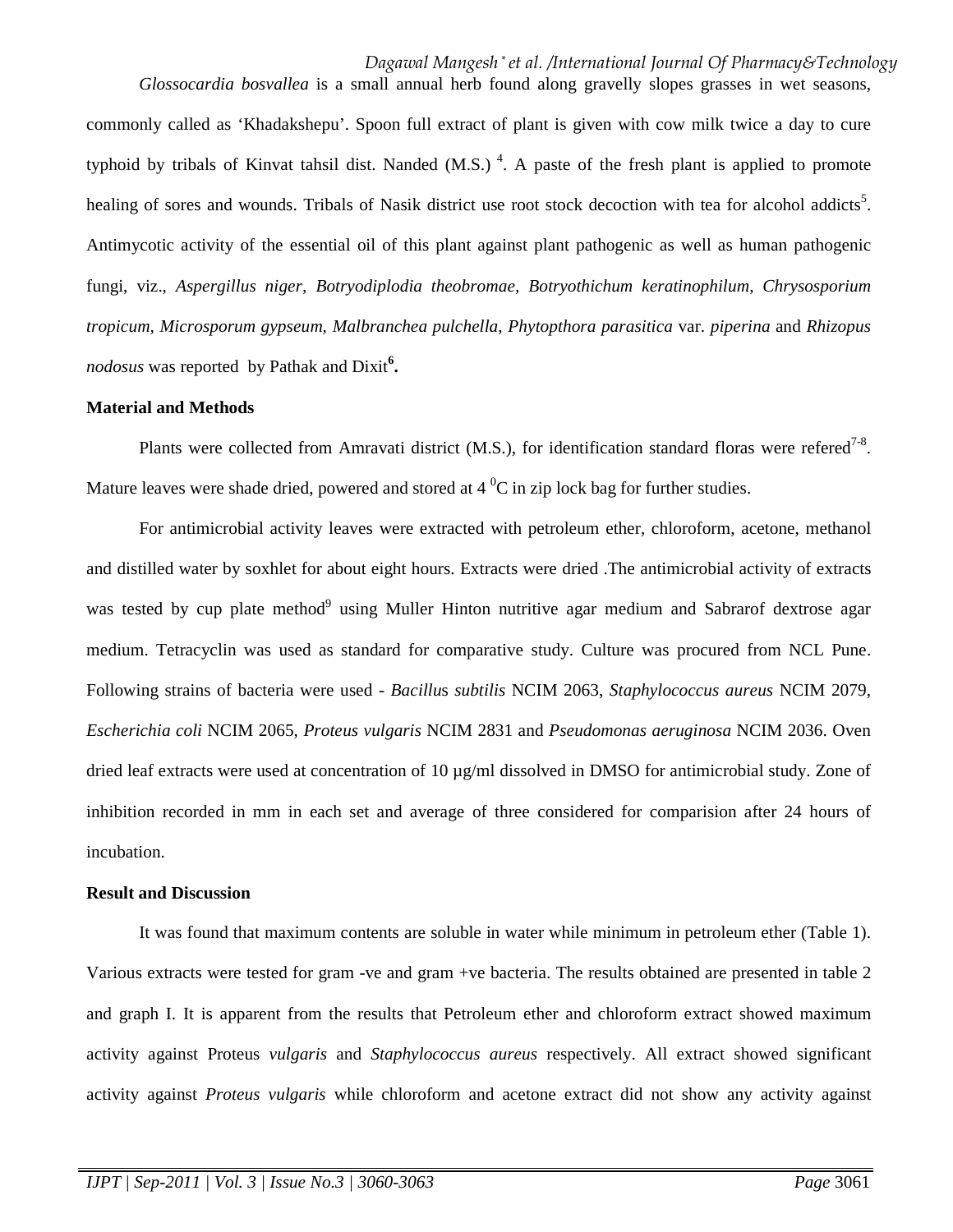| <b>Extractive Value %</b> |                   |         |                 |       |  |  |  |  |
|---------------------------|-------------------|---------|-----------------|-------|--|--|--|--|
| <b>Petroleum Ether</b>    | <b>Chloroform</b> | Acetone | <b>Methanol</b> | Water |  |  |  |  |
| 9.08                      | 7.70              | 1.60    | 3.70            | 13.02 |  |  |  |  |

**Table -2: Antibacterial activity of** *Glossocardia bosvallea.*

| Sr. | <b>Test</b>               | Zone of Inhibition after 24 Hrs (in mm) |                   |         |                 |                             |                 |  |
|-----|---------------------------|-----------------------------------------|-------------------|---------|-----------------|-----------------------------|-----------------|--|
| No. | Microorganism             | Petroleum                               | <b>Chloroform</b> | Acetone | <b>Methanol</b> | Water                       | <b>Standard</b> |  |
|     |                           | <b>Ether</b>                            |                   |         |                 |                             |                 |  |
| 1.  | Escherichia coli          | $\overline{2}$                          | $\overline{2}$    | 3       | 3               | $\mathfrak{2}$              | 17              |  |
| 2.  | Bacillus subtilis         | $\overline{2}$                          |                   |         | 5               | 5                           | 18              |  |
| 3.  | Staphylococcus<br>aureus  | <b>Nil</b>                              | 5                 | 7       | 5               | 4                           | 20              |  |
| 4.  | Proteus<br>vulgaris       | 7                                       | 3                 | 2.5     | 1.5             | $\mathcal{D}_{\mathcal{L}}$ | 12              |  |
| 5.  | Pseudomonas<br>aeruginosa | $\overline{4}$                          | <b>Nil</b>        | Nil     | $\mathfrak{D}$  | 2.5                         | 20              |  |